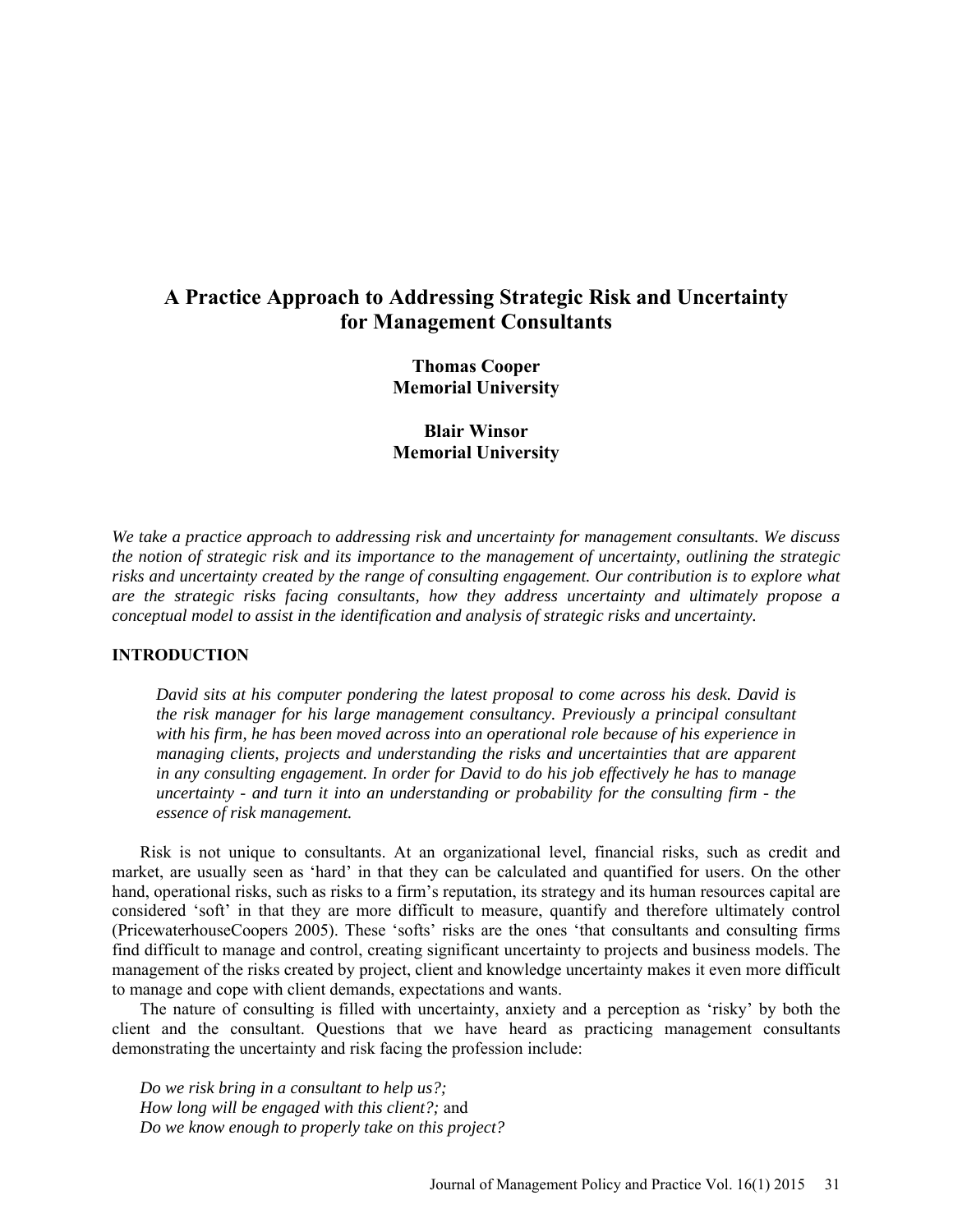The purpose of our study is to answer another question:

#### *How do consultants cope with uncertainties? What strategies do they employ?*

Based on our over thirty years direct experience as consultants employed with Big 4 firms, consulting directly with public sector organizations and small to medium sized businesses, as well as researchers in the field, we propose that one method of dealing with uncertainty is through the management of strategic risk. Specifically through addressing the strategic risks that management consultants face, they will have a better understanding of their clients, projects and the overall direction of their consulting organizations.

Our study is organized as follows. In the first section, we outline a background to risk and uncertainty. In the second section, we discuss the notion of strategic risk and its importance to the management of uncertainty. Third, we outline the strategic risks and uncertainty created by the range of consulting engagement. The purpose of outlining these strategic risks is to propose a conceptual model to assist in their management. Finally through a discussion of the notion of risk and uncertainty, we place the proposed approach to the management of risk and uncertainty within the management literature. Our contribution is to explore what are the strategic risks facing consultants, how they address uncertainty and ultimately propose a conceptual model to assist in identification and analysis.

#### **BACKGROUND**

Consultants control the choice of projects, but the payoffs associated with possible projects are exogenously determined. There is therefore a sharp boundary between the intra-organizational context of decision making and control over strategy and risks for the consulting organizations, and the probabilistic, uncertain and uncontrollable external environment (Bowman 2009 163). Ultimately this boundary creates risk and uncertainty for management consultants involved with projects, clients as well as setting the overall strategy of their firms.

Management consultants have to deal with considerable amount of uncertainty. Sturdy (1997) contends that management consulting is an "insecure business", defined by pressures from demanding clients and projects. Consultants struggle with forms of "weak knowledge", which is complex, esoteric and highly ambiguous, and are decidedly not able to deliver straightforward diagnoses and solutions to their clients' problems (Sturdy et al., 2009). Clients, projects and incomplete knowledge all create uncertainty and therefore risk for the consultant in terms of engaging with the client. Strategic risks also emerge in ensuring projects, clients and solutions are aligned with business models and the consulting organization's risk appetite. Risk managers within consulting firms, such as the example of David outlined above, ensure both formally and informally through their experience that uncertainties are managed, controlled and are consistent with the risk appetite as well as the strategic business models of the consulting firm.

If consultants constantly deal with uncertainty, they also continually strive to create value. Block (1997) contends that one of the principal aims of consultants is to add value to clients by using a variety of techniques, concepts and expertise. By extension, it may be argued that the nature of consulting is to create value for clients both now and in the future while managing the risk of the erosion of this value. What this value is may be seen as uncertain and, at the very least, a moving target. Ultimately we see the uncertainty around the value that consultants offer and provide as a strategic risk that firms must identify, analyze and manage to ensure that they deal with client, project and overall organizational uncertainty.

Risk is an incredibly important concept in the management fields and was traditionally understood in terms of its role in 'taming chance' by quantifying and controlling uncertainty. The early management literature reflects this understanding of risk. Following the work of Knight (1921) and Keynes (1937) distinctions are made between risk – where probabilities are known – and uncertainty – where they are unknown (Bernstein 1996; Hopkins and Nightingale 2006).

It is important to note that financial risk has been at the center of much of the management literature and the focus for most consultants. Financial risk such as credit, currency and market risk is primarily quantitative with emphasis on the risk return relationship; the academic research manifesting this focus on quantitative analysis (Miller and Bromiley 1990; Kiev 2002). Yet for management consulting firms,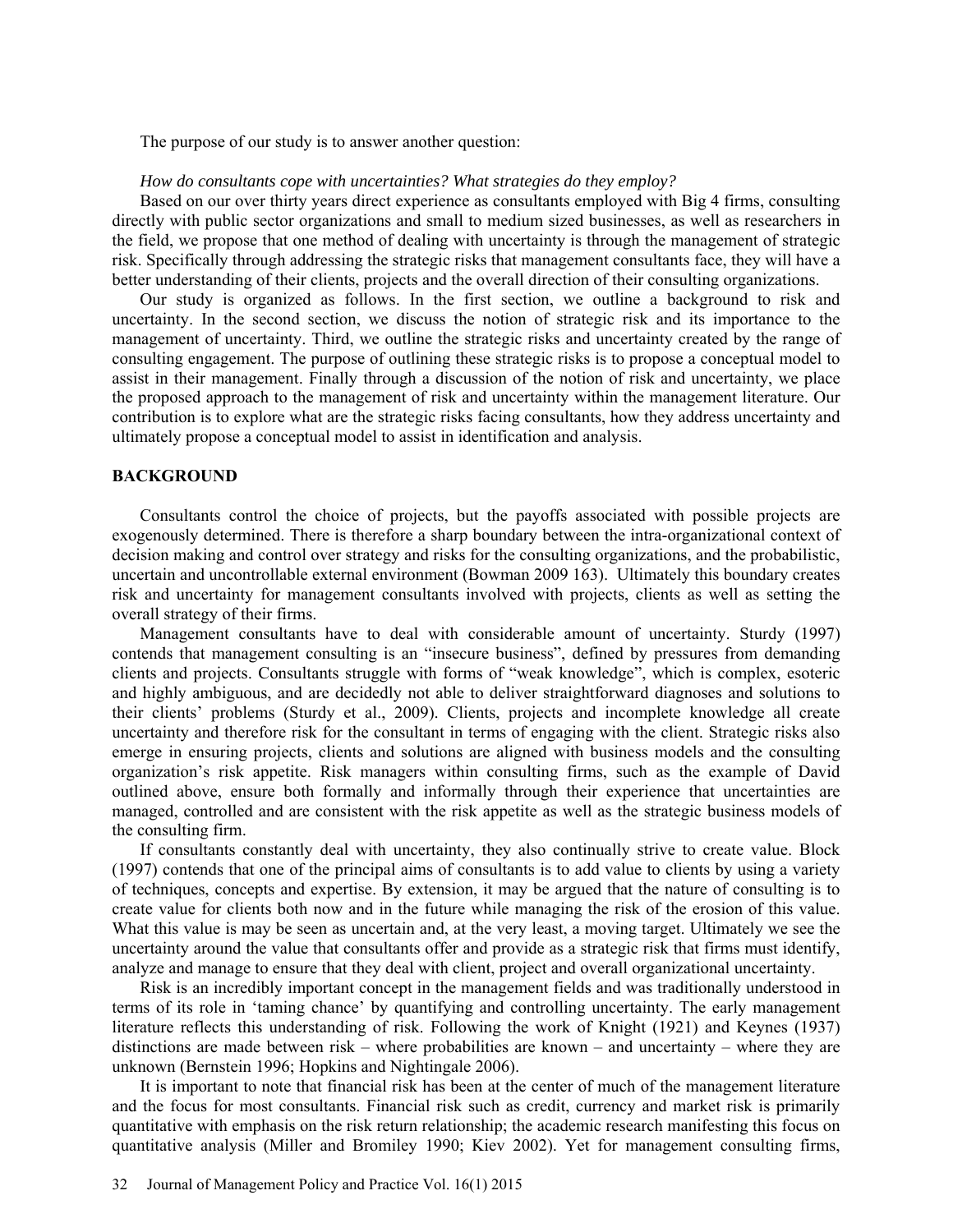focusing on the short-term financial risks may exemplify a lack of focus on strategic objectives as well as the management of uncertainty. Financial risks, for the most part, do not succeed in addressing the necessity of managerial perspectives on the clients, projects as well as the employees they are using on engagements and projects.

To the layperson, the terms "risk" and "uncertainty" appear to have similar meanings. In economic terms, however, the meanings are far more specific. Knight (1921) used the term risk to describe situations in which a series of potential outcomes could be predicted and a set of probabilities attached to them. By his definition, then, risk is quantifiable and its potential impact can be estimated and assessed. Yet intuitively it would seem that uncertainty is unquantifiable and its impact cannot be estimated or assessed.

In his study connecting risk to entrepreneurship, Knight (1921) drew upon relevant economics research on risk from around the turn of the century. Reflecting the Enlightenment view, Knight (1921) depicted 'risk' as knowledge of the probability distribution of outcomes — either exact or estimated with probabilities taking values between zero and one. He contrasted this with 'uncertainty', defined as a situation characterized by inability to classify outcome states and, hence, lacking an empirical basis for estimating probabilities.

Miller (2009) outlines that several influential economics studies in the 1940s and 1950s carried forward Knight's definition of risk to advance utility theory. Von Neumann and Morgenstern (1944) extended the expected utility model of decision making to games where payoffs are contingent on others' decisions. Savage (1954) assumed that decision makers, such as those found within consulting firms, subjectively assign probabilities to possible outcomes and attempt to maximize subjective expected utility. The dominant perspective in this tradition is that of the risk-averse individual decision maker usually found within large organizations.

Although behavioral decision theorists subsequently uncovered empirical patterns deviating from decision making based on maximizing expected utility and strict risk aversion, their work retained the emphases on individual decision making and decision problems specified in terms of probabilistic outcomes (Lupton and Tulloch 2002). Yet this assumes high levels of certainty in the organizational environment in order to determine a probabilistic outcome. In our experience, as practitioners and as researchers in the management consulting field, high levels of *uncertainty* rather than *certainty* are more consistent with the external environment of management consulting firms.

The notion of the risk-adverse individual decision maker may also be inaccurate when examining how uncertainty and risk are managed in consulting firms. Lash (1993) calls for consideration of the ways in which people respond emotively and aesthetically to risk as members of subgroups rather than as atomized individuals (Lupton and Tulloch 2002). Lash (1993) argues against the individualization thesis in asserting the importance of group membership and traditional conventions and social categories in structuring responses to risk which would see the organization as the primary driver of risk perception, management and identification. The consulting firm then becomes one of the drivers to manage uncertainty and risk

To inform management consultants, there has been a plethora of research on the managerial perspectives on risk and risk taking (March and Shapira 1987; Sitkin and Pablo 1992) particularly within financial risk management. Significant work has also been done at the organizational level where most of the management literature has emerged from Bowman's (1980) work on the notion of risk/return (Maurer 2004). In our experience, risk management in the management consulting field has primarily focused on this risk/return relationship particularly as it relates to projects. Yet little attention has been paid to the strategic risks that consultants must manage in addressing uncertainty. There is not a clear risk return relationship in the projects and clients most consultants must manage. Moreover, the management of these strategic risks where knowledge may be uncertain and value will certainly be eroded if they are not addressed, is critical for the overall consulting firm and its ongoing strategy.

# **'STRATEGIC' RISK OR 'STRATEGIC RISK' MANAGEMENT?**

Risk management is much wider than simple financial or operational risk. Concepts such as 'strategic risk management', 'integrated risk management' and 'enterprise risk management (Kleffner et al. 2003;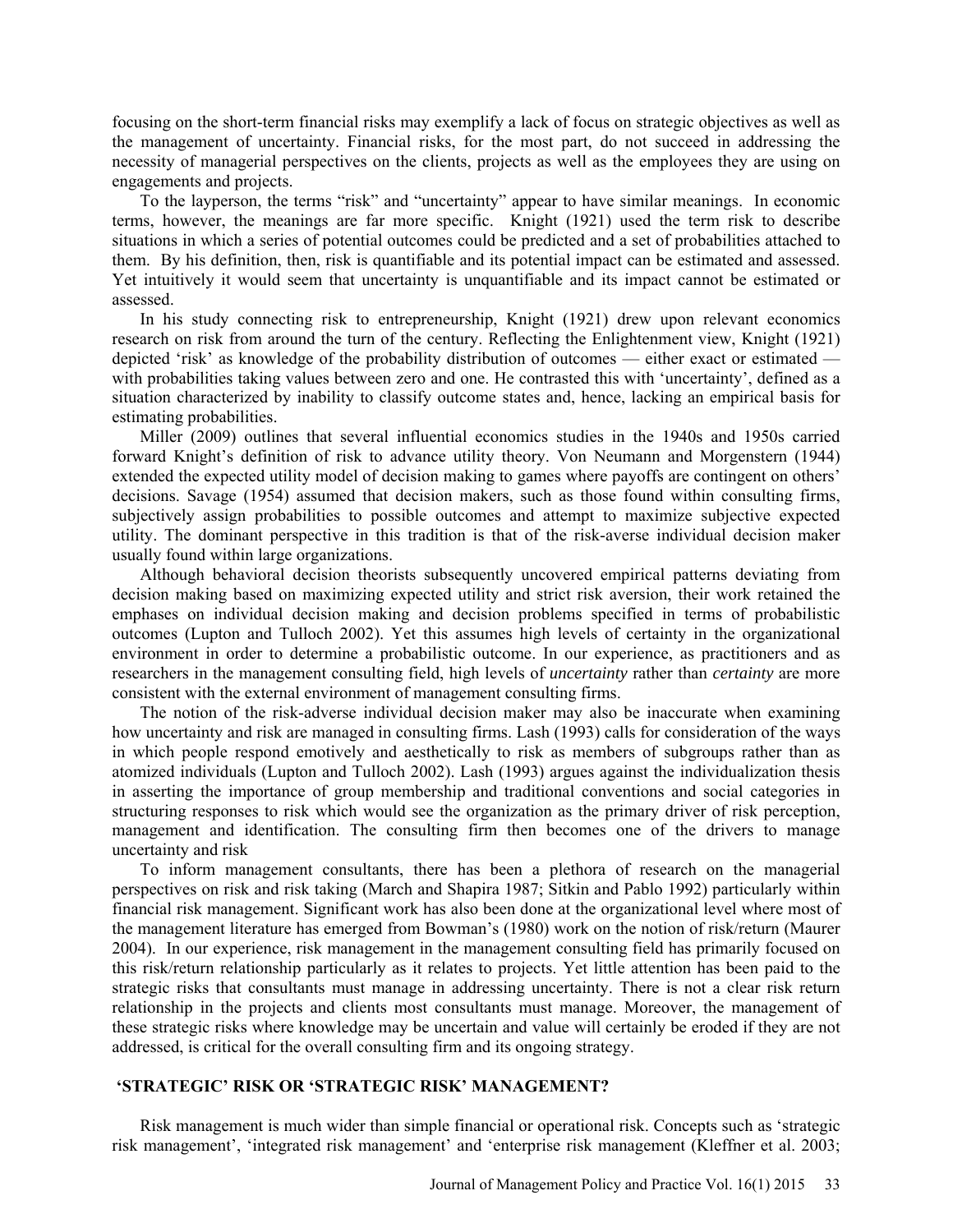Liebenberg and Hoyt 2003; Meulbroek 2002; Kendrick 2004) now describe the wider application of such thinking, tools and techniques in the management of risk and uncertainty.

There would seem to be a common view within the literature that strategic risk is about managing risk 'strategically' rather than examining strategic risk as a category similar to operational, financial and other risk areas (e.g. Aron et al. 2005; Zolkos 2002; Lenckus 2006; Jones et al. 2006; Miller and Bromiley 1990). This common view causes confusion, especially to a management consultant examining what strategies they should employ to manage uncertainty.

One of the reasons for the confusion is that there is no commonly accepted standard definition of strategic risk. Much of this is no doubt due to the complexity of the concept of strategic risk, even within a specific sector such as management consulting, suggesting that no single quantitative measure will prove satisfactory in all strategic situations.

Common acceptance of risk and uncertainties is the goal of most organizations. This means risks that can be precisely quantified receive most of the attention, while 'soft risks', however significant, often receive little notice (PricewaterhouseCoopers 2005). We have found this especially true for industries such as management consulting where there are low barriers to entry and high failure rates on projects.

Slywotzky and Drzik (2005) attempt to find this common understanding on strategic risk defining it as "an array of external events and trends that can devastate a company's growth trajectory and shareholder value" (p. 80). They further categorize strategic risk into seven major classes: industry, technology, brand, competitor, customer, project, and stagnation. It is important to note that this definition and categorization of strategic risk focuses principally on the external environment. Consultants, in focusing on the external environment, may miss internal risks that have as much importance strategically as external ones.

An alternative definition may be seen as that proposed by (Johnson et al. 2006 p. 369) where "strategic risk can be seen as the probability and consequences of a failure of strategy". The interesting element of this definition is that it focuses on the 'strategic' element of the definition rather than solely the 'risk' element. This is important in that strategic risk is not just about the management of risk but also that of uncertainty. For example, the likely return from a particular strategy around a client, project or organization may be seen as an important part of the acceptability of that strategy. Investigating the risk of pursing a particular strategy for a management consulting firm should therefore be another method of examining the acceptability as well as managing the uncertainty around whether the strategy will be successful.

#### **ADDRESSING RISK AND UNCERTAINTY FOR MANAGEMENT CONSULTANTS**

Certain parts of a consulting firm may have different approaches to risk and uncertainty – from a strategic perspective there may be more mature product lines or services with high risk of failure but significant reward since it may be a boutique offering that can be developed into a more established practice. The different perceptions towards risk within the management consulting firm will be implicit or explicit depending on how formalized the approach to managing risk and uncertainty.

Some organizational risk researchers retain - explicitly or implicitly - the modernist assumption that there exists an objective environment that is knowable, at least probabilistically. Such a view follows Knight's (1921) portrayal of risk, in which realized events are drawn from predefined probability distributions. To make rational decisions, managers must possess some knowledge—albeit limited about possible states and their effects on firm performance, as well as about possible organizational responses and their likely implications (Milliken 1987). What we have seen in the management consulting sector is that this objective environment is not knowable – even probabilistically. Instead, significant uncertainty exists which drives the need for strategic and formal risk identification and management.

Uncertainty, in contrast to risk, is used to describe situations where there is insufficient data available to make prediction and assessment possible. Managers deal with risk; entrepreneurs as well as consultants deal with uncertainty (Alvarez and Barney, 2004). It is our contention that risk and uncertainty stem from similar origins; whether an event that could impact a management consultant is considered as risk or uncertainty is largely a function of the organization itself.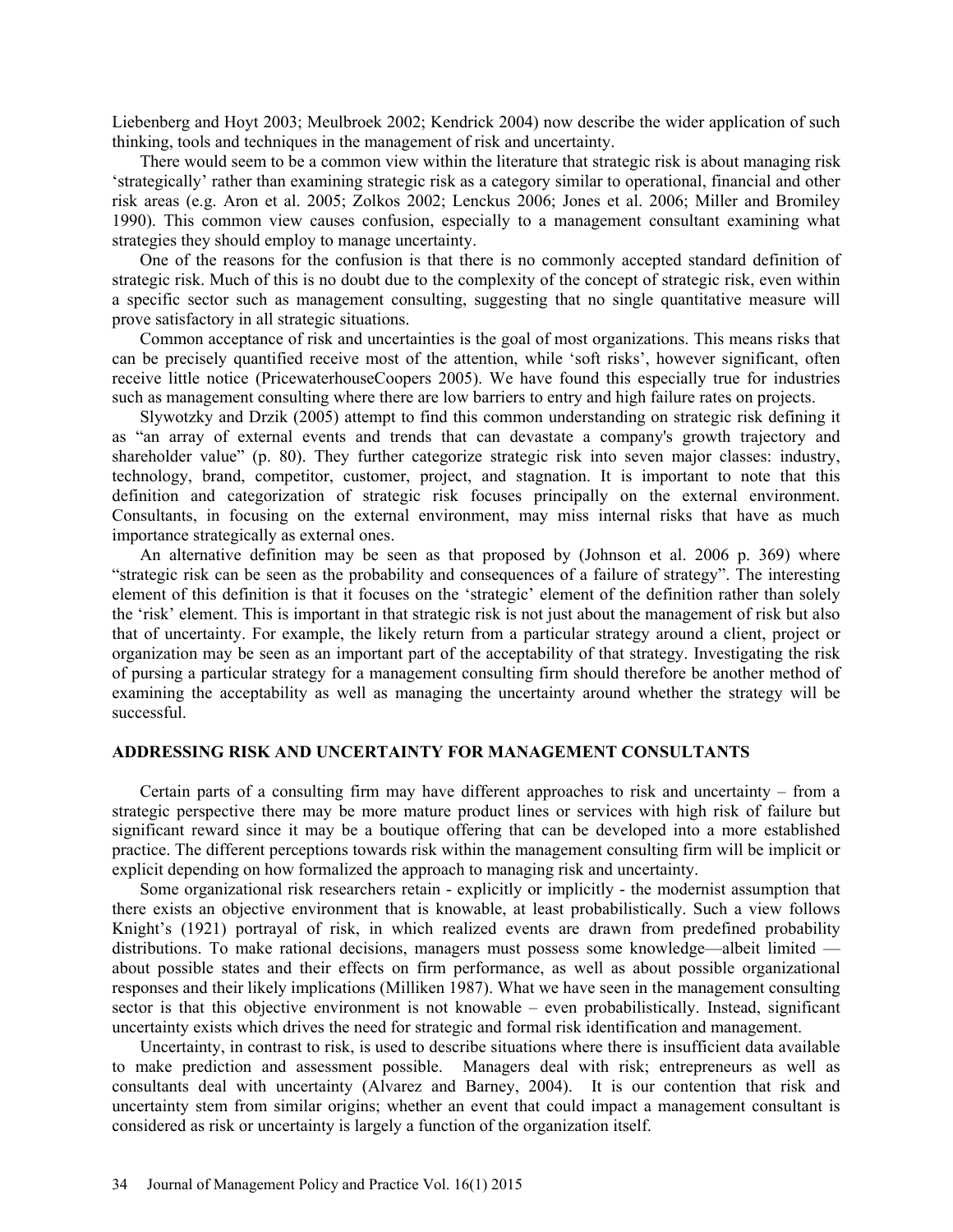It has been recognized that pure risk and pure uncertainty rarely exist in practice (Gifford, 2003; Holmquist, 2004). In fact, in our view, "pure" risk and "pure" uncertainty occupy the extreme ends of a continuum; both consultants and managers operate at a point somewhere between these extremes.

In other words, few entrepreneurs have to deal with complete uncertainty, with the total lack of available information that this position implies; nor do managers always have the level of information that will enable them to confidently predict and assess potential outcomes. Consultants, on the other hand, may have to deal with full spectrum of both entrepreneurial and management activities that creates both risk and uncertainty.

Issues involving specific sources of risk and uncertainty then may be seen as occupying a point on the continuum. For management consultants this point at an organization level will be dependent on the identification, analysis and management of strategic risk. There is a need to understand what uncertainty exists, can be it better managed as a risk, and how does it affect the overall strategy of the consulting firm. As the ability to deal with potential risk sources increases, a management consultant can move along the continuum, away from uncertainty and toward risk. Yet the question arises then what types of risks and how can consultants move along the continuum.

# **MOVING ALONG THE CONTINUUM – THE RANGE OF CONSULTING AND STRATEGIC RISKS**

In order to understand how consultants use strategic risks to manage uncertainty we outline below a number of important roles for consultants as well as the risks and uncertainties inherent each role. Our experience as practicing consultants for over thirty years is the basis of our understanding and explanations. Our approach then may be seen as conceptual and based solely on our experience as practitioners.

Consultants deal with a wide variety of services and activities in their practices. In our experience, these activities or services may be placed on a continuum whereby the consultant is either acting as an expert or a facilitator.

In addition, the nature of the relationships developed by the consultant is also important. Some engagements are more focused on one-off engagements while others are extremely dependent on the relationship developed with the client. Depending on the role and type of consulting engagement there will be different strategic risks and uncertainty as well as the creation of value.

We perceive increased value in the different roles, yet these may create specific risks and uncertainties. There will be a range of risks in each of the roles from low to high. The spectrum of uncertainty will also be low to high consistent with the risk attribute. In order to understand how consultants cope with uncertainty and what strategies they employ, we propose a spectrum of risks and uncertainties based on the role the consulting firm is engaging in as described in Figure 1. We outline these roles below: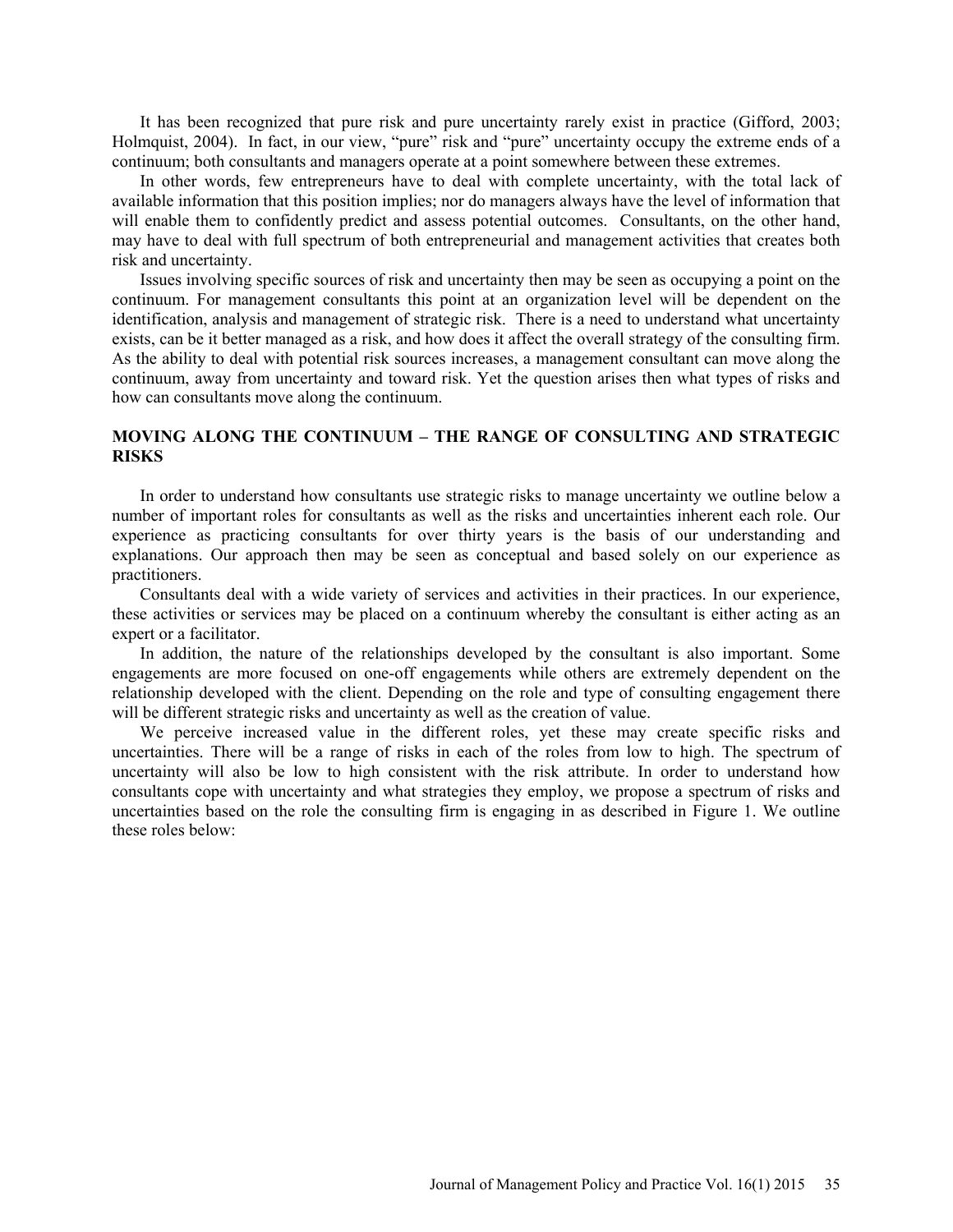# **FIGURE 1 CONTINUUM OF A RANGE OF CONSULTING ROLES**



We would see the range of risks and uncertainties as follows in Table 1:

| <b>TABLE 1</b>                                                  |  |  |  |  |  |  |  |
|-----------------------------------------------------------------|--|--|--|--|--|--|--|
| SERVICE DELIVERY – ASSIGNMENT APPROACH – RISK AND UNCERTAINTIES |  |  |  |  |  |  |  |

| <b>Risk Attribute</b> | <u> Service Delivery – Approach - Assignment approach – new or known area of</u><br>expertise |  |  |  |  |  |  |  |
|-----------------------|-----------------------------------------------------------------------------------------------|--|--|--|--|--|--|--|
| <b>Lowest Risk 1</b>  | Well-tried and tested approach/methodology.<br>$\bullet$                                      |  |  |  |  |  |  |  |
| <b>Low Risk 2</b>     | Reasonably well-tried and tested approach/methodology.                                        |  |  |  |  |  |  |  |
| <b>Some Risk 3</b>    | Some previous use of approach/methodology.<br>$\bullet$                                       |  |  |  |  |  |  |  |
| <b>High Risk 4</b>    | Little experience of approach/methodology.                                                    |  |  |  |  |  |  |  |
| <b>Highest Risk 5</b> | New untried approach/methodology.<br>٠                                                        |  |  |  |  |  |  |  |

**Expert** – in this role the consulting firm is acting as an expert on a particular project. The strategic risk for these types of projects is low as the consultant has in-depth knowledge of the subject matter and/or the client. They are being asked to perform a specific role and the specific strategic risk is that their expertise is either outdated or obsolete. The consultant may not be able to deliver a solution to the client that is consistent with the expectations around the expertise (especially by external stakeholders) or alternatively they will have to bring in (subcontract) the expertise if it is lacking within their own consulting organization or project.

**Limited Scope of Work –** the second type of role that consulting firms would engage in is projects that have a limited scope of work. In our experience, there is a small degree of uncertainty for the consultant or the consulting firm where there is a limited scope of work. The consultant is being brought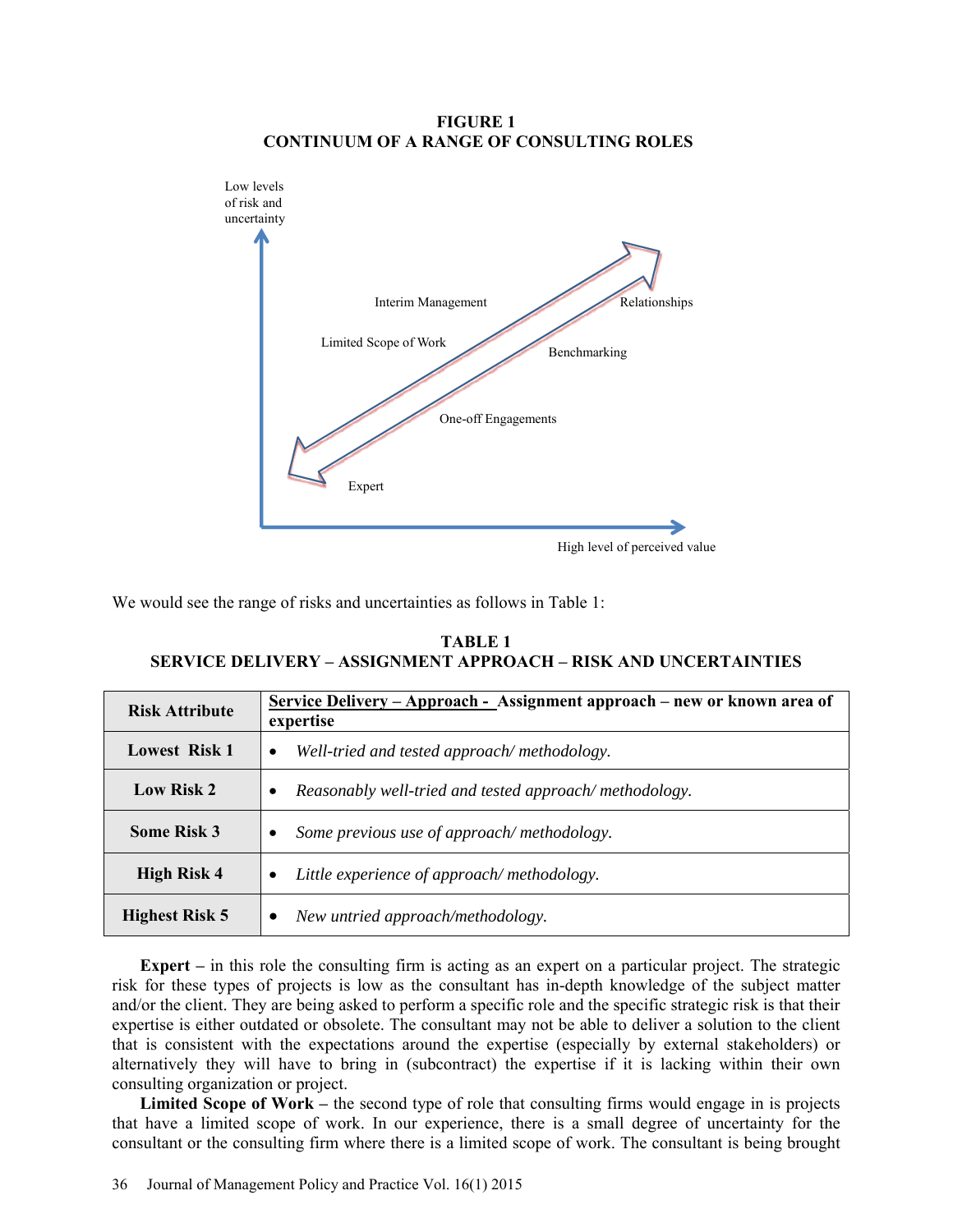into perform a specific task or service and so little uncertainty exists. The client expectations are clear and there is limited risk for the consultant in terms of client relationships or the ability to deliver the solution. The biggest uncertainty is around whom, at the client, the consultant will be working with as well as the dependence on the resources available at the client to complete the tasks.

We would see projects involving a limited scope of work having the following range of risks and uncertainties as outlined in Table 2:

#### **TABLE 2**

# **CLIENT – ENTITY STAFF – RISK AND UNCERTAINTIES**

| <b>Risk Attribute</b>                                                                                                                      | Client – Entity Staff - Availability, commitment and experience level of the<br>entity staff we will be working with.                                                                                                                                                              |  |  |  |  |  |  |
|--------------------------------------------------------------------------------------------------------------------------------------------|------------------------------------------------------------------------------------------------------------------------------------------------------------------------------------------------------------------------------------------------------------------------------------|--|--|--|--|--|--|
| Good availability of experienced entity staff.<br><b>Lowest Risk 1</b><br>Strong entity commitment.<br>Limited dependence on entity staff. |                                                                                                                                                                                                                                                                                    |  |  |  |  |  |  |
| <b>Low Risk 2</b>                                                                                                                          | Some limitations on access to appropriate staff and some<br>dependence on entity staff, but no major difficulty expected.                                                                                                                                                          |  |  |  |  |  |  |
| <b>Some Risk 3</b>                                                                                                                         | Entity short handed but competent.<br>Moderate dependence on entity staff.<br>Access to people is closely co-ordinated and monitored by the<br>entity.                                                                                                                             |  |  |  |  |  |  |
| <b>High Risk 4</b>                                                                                                                         | Significant dependence on entity staff performance or timeliness of<br>action and anticipated difficulty in obtaining enough experienced<br>entity resource.                                                                                                                       |  |  |  |  |  |  |
| <b>Highest Risk 5</b>                                                                                                                      | Heavy dependence on entity staff performance, commitment or timeliness of<br><i>action.</i><br>Uncertain of entity commitment to project.<br>Lack of experienced available entity personnel.<br>Formal or informal restrictions that inappropriately limit our<br>access to people |  |  |  |  |  |  |

**Interim Management –** consultants are sometimes brought into a client organization to effectively act as interim management. This is predominantly because there has been an operational failure and the consultant is seen as having the requisite level of understanding of the industry, client or operational processes to act as interim management. There is a higher level of risk in this role than in projects involving a limited scope of work since the consultant may be asked to engage in activities where they have little or no experience.

**Benchmarking –** closely consistent with interim management is that consultants are sometimes asked to benchmark processes, products or business units either internally or against competitor peers. Consistent with interim management, this poses a range of risks and uncertainties in that the client may be expecting findings that are not consistent with their expectations or their assumed beliefs. Moreover the consultant may not fully understand or totally capture the nuances of the industry, business area or product line they are benchmarking because of incomplete knowledge.

In order to analyze the risks and uncertainties that consultants undertake when engaging in projects where the role may be seen as interim management or benchmarking, the following in Table 3 may be seen as the spectrum of risks or uncertainties.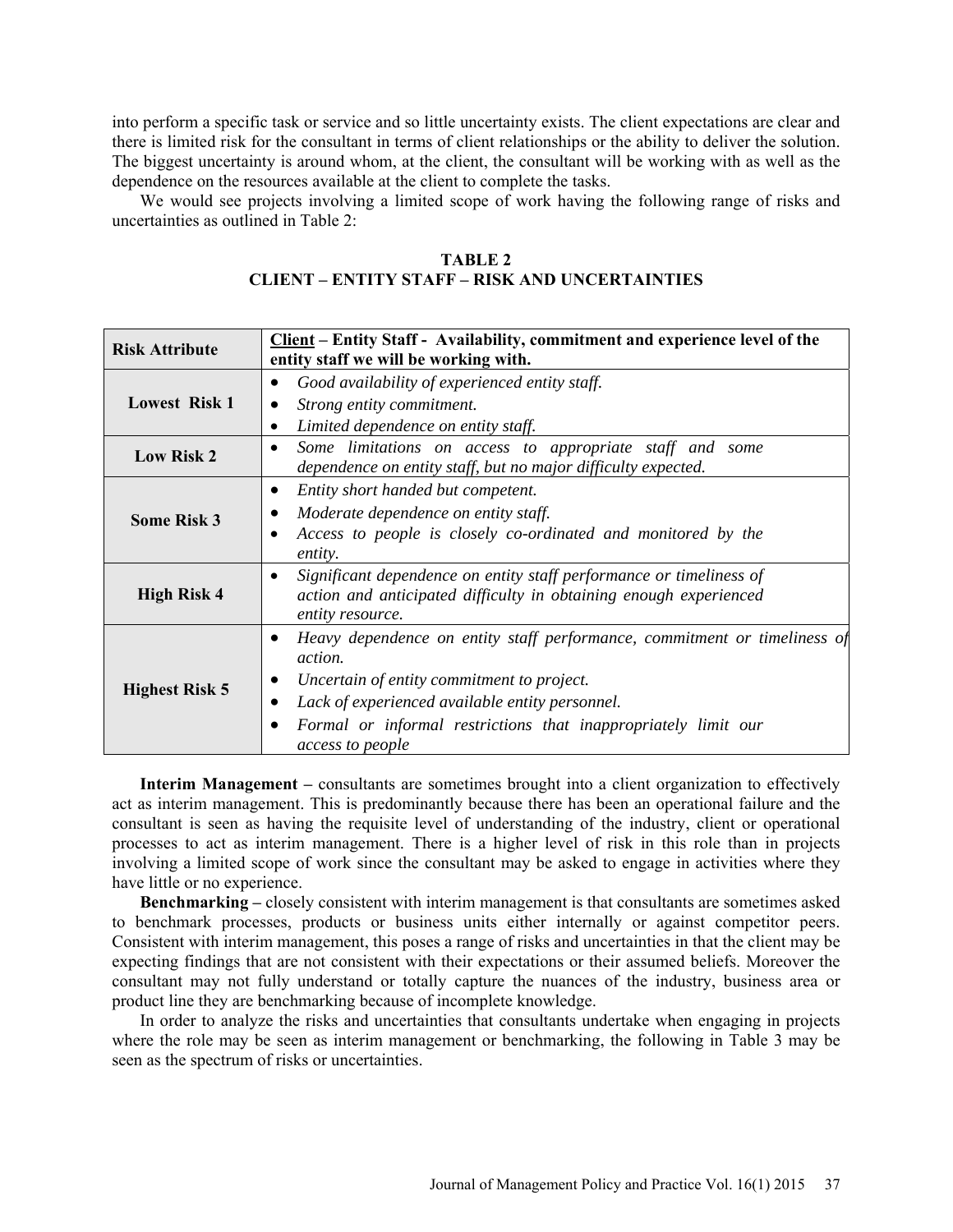**TABLE 3 CLIENT – EXPECTATION MANAGEMENT – RISKS AND UNCERTAINTIES** 

|                       | <b>Client - Expectation Management - Risk of:</b>                                        |  |  |  |  |  |
|-----------------------|------------------------------------------------------------------------------------------|--|--|--|--|--|
|                       | Misunderstanding entity requirements or expectations.                                    |  |  |  |  |  |
| <b>Risk Attribute</b> | The entity not understanding limitations in scope document or<br>$\bullet$               |  |  |  |  |  |
|                       | attempting to change or extend requirements during fieldwork.                            |  |  |  |  |  |
|                       | The entity potentially misusing deliverables.                                            |  |  |  |  |  |
|                       | Entity fully understands the extent of and limitations of our work.<br>$\bullet$         |  |  |  |  |  |
| <b>Lowest Risk 1</b>  | Entity understands the purpose of the work.                                              |  |  |  |  |  |
|                       | Previous experience with entity and no problems.                                         |  |  |  |  |  |
|                       | Limited experience with entity and only minor issues.                                    |  |  |  |  |  |
| <b>Low Risk 2</b>     | $-OR-$                                                                                   |  |  |  |  |  |
|                       | No experience with entity but scope/requirements seems                                   |  |  |  |  |  |
|                       | clearly understood.                                                                      |  |  |  |  |  |
|                       | Entity is reasonable but attempts to extend scope beyond agreed terms of                 |  |  |  |  |  |
| <b>Some Risk 3</b>    | reference during the assignment.                                                         |  |  |  |  |  |
|                       | No experience of misuse of deliverables.                                                 |  |  |  |  |  |
|                       | Concerns exist that entity is not clear on scope/requirements.<br>٠                      |  |  |  |  |  |
| <b>High Risk 4</b>    | Disagreements exist between different entity personnel on requirements.                  |  |  |  |  |  |
|                       | Instances of scope issues in the past.<br>٠                                              |  |  |  |  |  |
|                       | Prior experience of misuse of deliverables (e.g. sending to third parties).<br>$\bullet$ |  |  |  |  |  |
| <b>Highest Risk</b>   | History of mis-understandings/scope issues.                                              |  |  |  |  |  |
| 5                     | Entity has unreasonable and unrealistic expectations of our work.                        |  |  |  |  |  |
|                       | Strong possibility of misusing or misrepresenting our report.                            |  |  |  |  |  |

**Relationship –** some projects and clients are engaged solely because of the relationship the consultant has with the client. The consultant may be a trusted advisor or have strong relationships in delivering a product or service across an industry. Where the consultant already has a strong relationship with the client the main risk is around service delivery. The spectrum of risks and uncertainties facing consulting organizations that are engaging based on relationships may be seen as follows in Table 4:

# **TABLE 4 SERVICE DELIVERY – SERVICE DELIVERY – CONSULTANT RELATIONSHIPS AND EXPERIENCE**

| <b>Risk Attribute</b> | Service delivery – Consultant's relationship and experience with proposed |  |  |  |  |  |
|-----------------------|---------------------------------------------------------------------------|--|--|--|--|--|
|                       | work and the entity's location.                                           |  |  |  |  |  |
| <b>Lowest Risk 1</b>  | Extensive experience in type of work/entity's location.                   |  |  |  |  |  |
| Low Risk 2            | Reasonable experience in type of work/entity's location.                  |  |  |  |  |  |
| <b>Some Risk 3</b>    | Some experience of type of work. Limited location experience.             |  |  |  |  |  |
| <b>High Risk 4</b>    | Little experience in type of work or in the location.                     |  |  |  |  |  |
|                       | New area of work $-$ no previous experience.<br>$\bullet$                 |  |  |  |  |  |
| <b>Highest Risk 5</b> | No experience in the location.                                            |  |  |  |  |  |

 Taken together, we would see the strategic risks that management consultant firms face as a conceptual model or checklist that firms need to use in identifying and addressing uncertainty. We outline the model in Figure 2 below.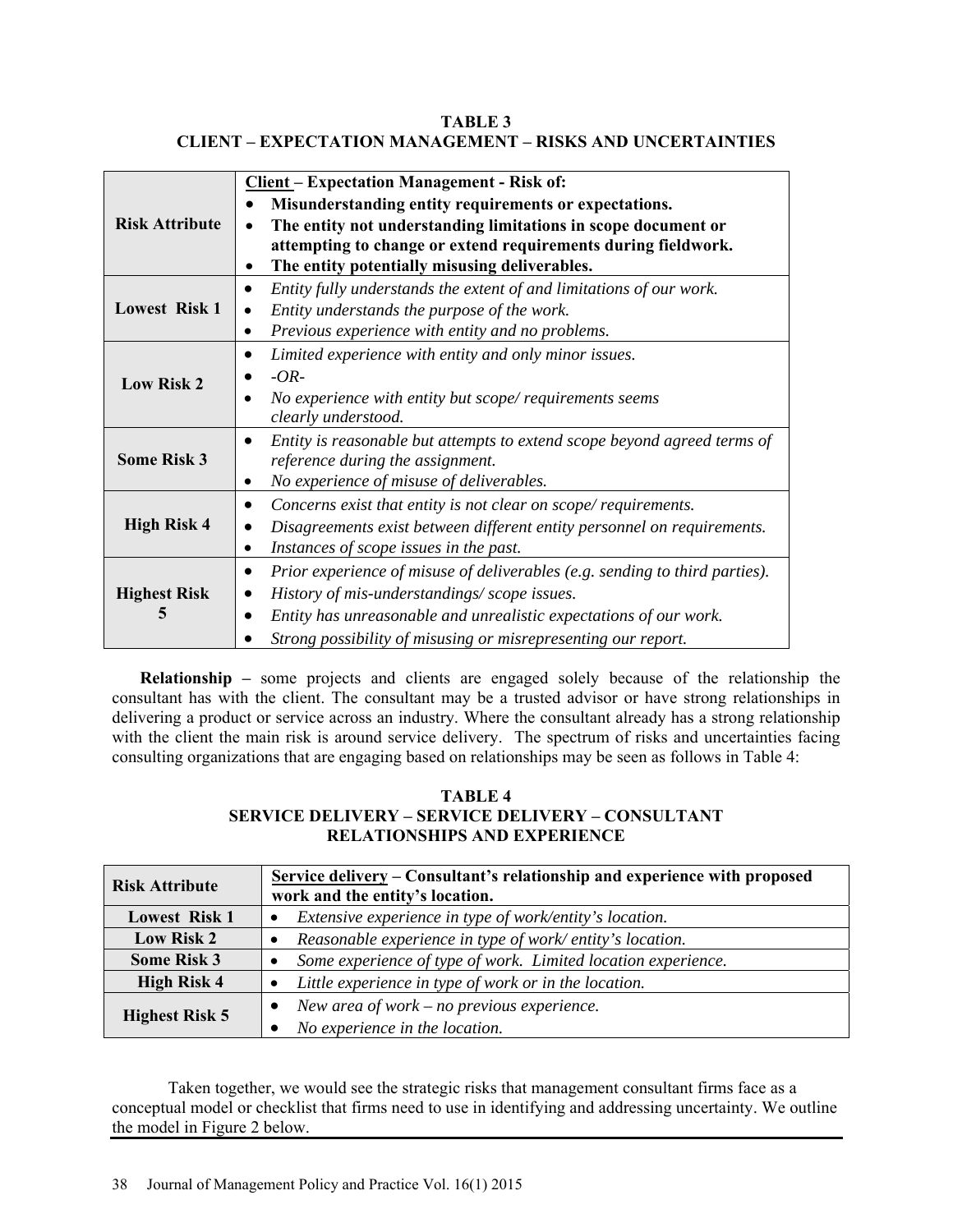# **FIGURE 2 A MODEL TO IDENTIFY AND ASSESS RISK AND UNCERTAINTY FOR MANAGEMENT CONSULTANTS**

| <b>Role</b>                                  | <b>Strategic</b>                               | <b>Risk</b>                                                                                                                                                                                                                                      | Lowest                                                                                                                                                                                                     | Low Risk 2                                                                                                                                                                | <b>Some Risk</b>                                                                                                                                                                    | <b>High Risk 4</b>                                                                                                                                                                                                 | <b>High Risk 5</b>                                                                                                                                                                                                                                                                                                                      |
|----------------------------------------------|------------------------------------------------|--------------------------------------------------------------------------------------------------------------------------------------------------------------------------------------------------------------------------------------------------|------------------------------------------------------------------------------------------------------------------------------------------------------------------------------------------------------------|---------------------------------------------------------------------------------------------------------------------------------------------------------------------------|-------------------------------------------------------------------------------------------------------------------------------------------------------------------------------------|--------------------------------------------------------------------------------------------------------------------------------------------------------------------------------------------------------------------|-----------------------------------------------------------------------------------------------------------------------------------------------------------------------------------------------------------------------------------------------------------------------------------------------------------------------------------------|
|                                              | <b>Risk</b>                                    | <b>Attribute</b>                                                                                                                                                                                                                                 | Risk 1                                                                                                                                                                                                     |                                                                                                                                                                           | 3                                                                                                                                                                                   |                                                                                                                                                                                                                    |                                                                                                                                                                                                                                                                                                                                         |
| Expert                                       | Service<br>Delivery-<br>Assignment<br>Approach | Assignment<br>$approach -$<br>new or<br>known area<br>of expertise                                                                                                                                                                               | Well-tried<br>and tested<br>approach/<br>methodolog<br>у.                                                                                                                                                  | Reasonably<br>well-tried and<br>tested<br>approach/<br>methodology                                                                                                        | Some<br>previous use<br>of approach/<br>methodology.                                                                                                                                | Little<br>experience of<br>approach/<br>methodology.                                                                                                                                                               | New untried<br>approach/meth<br>odology.                                                                                                                                                                                                                                                                                                |
| Limited<br>Scope of<br>Work                  | $Client -$<br><b>Entity Staff</b>              | Entity Staff -<br>Availability,<br>commitmen<br>t and<br>experience<br>level of the<br>entity staff<br>we will be<br>working<br>with.                                                                                                            | Good<br>availability of<br>experienced<br>entity staff.<br>Strong entity<br>commitment.<br>Limited<br>dependence<br>on entity<br>staff.                                                                    | Some<br>limitations on<br>access to<br>appropriate<br>staff and<br>some<br>dependence<br>on entity<br>staff, but no<br>major<br>difficulty<br>expected.                   | Entity short-<br>handed but<br>competent.<br>Moderate<br>dependence<br>on entity<br>staff.<br>Access to<br>people is<br>closely co-<br>ordinated and<br>monitored by<br>the entity. | Significant<br>dependence<br>on entity staff<br>performance<br>or timeliness<br>of action and<br>anticipated<br>difficulty in<br>obtaining<br>enough<br>experienced<br>entity<br>resource.                         | Heavy<br>dependence on<br>entity staff<br>performance,<br>commitment or<br>timeliness of<br>action.<br>Uncertain of<br>entity<br>commitment to<br>project.<br>Lack of<br>experienced<br>available entity<br>personnel.<br>Formal or<br>informal<br>restrictions that<br>inappropriately<br>limit<br>consultant's<br>access to<br>people |
| Interim<br>Managem<br>ent &<br>Benchma<br>rk | Client-<br>Expectation<br>Manageme<br>nt       | Risk of:<br>Misunderst<br>anding<br>entity<br>requiremen<br>ts or<br>expectation<br>s.<br>The entity<br>not<br>understandi<br>ng<br>limitations<br>in scope<br>document<br>or<br>attempting<br>to change<br>or extend<br>requiremen<br>ts during | Entity fully<br>understands<br>the extent<br>of and<br>limitations<br>of our work.<br>Entity<br>understands<br>the purpose<br>of the work.<br>Previous<br>experience<br>with entity<br>and no<br>problems. | Limited<br>experience<br>with entity and<br>only minor<br>issues.<br>$-OR-$<br>No experience<br>with entity<br>but scope/<br>requirements<br>seems clearly<br>understood. | Entity is<br>reasonable<br>but attempts<br>to extend<br>scope beyond<br>agreed terms<br>of reference<br>during the<br>assignment.<br>No experience<br>of misuse of<br>deliverables. | Concerns exist<br>that entity is<br>not clear on<br>scope/<br>requirements.<br>Disagreements<br>exist between<br>different entity<br>personnel on<br>requirements.<br>Instances of<br>scope issues<br>in the past. | Prior<br>experience of<br>misuse of<br>deliverables<br>(e.g. sending to<br>third parties).<br>History of mis-<br>understandings<br>/ scope issues.<br>Entity has<br>unreasonable<br>and unrealistic<br>expectations of<br>our work.<br>Strong<br>possibility of<br>misusing or<br>misrepresentin<br>g our report.                       |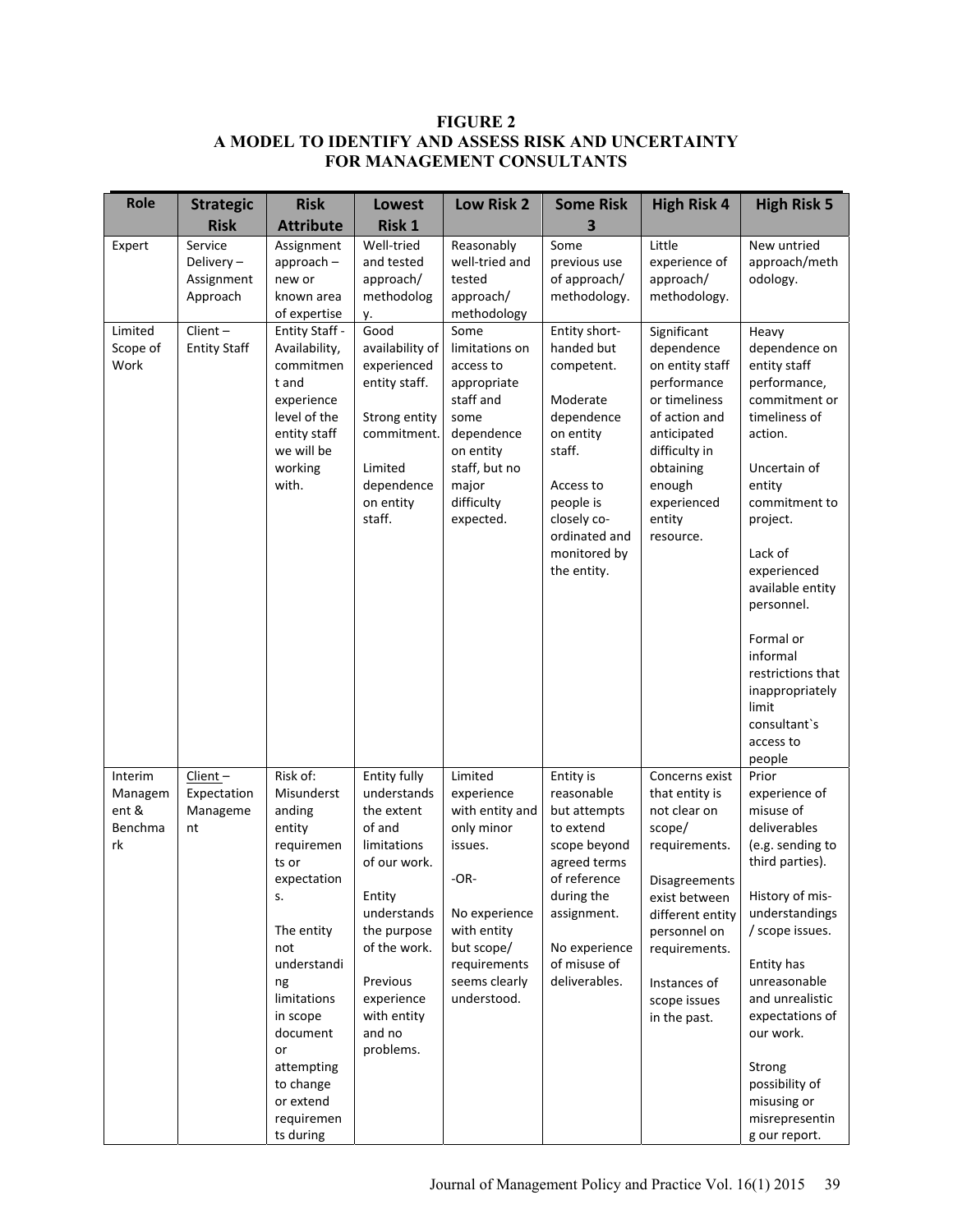| <b>Role</b>      | <b>Strategic</b>                                                             | <b>Risk</b>                                                                                                    | <b>Lowest</b>                                                        | Low Risk 2                                                            | <b>Some Risk</b>                                                                    | <b>High Risk 4</b>                                                | <b>High Risk 5</b>                                                                         |
|------------------|------------------------------------------------------------------------------|----------------------------------------------------------------------------------------------------------------|----------------------------------------------------------------------|-----------------------------------------------------------------------|-------------------------------------------------------------------------------------|-------------------------------------------------------------------|--------------------------------------------------------------------------------------------|
|                  | <b>Risk</b>                                                                  | <b>Attribute</b>                                                                                               | <b>Risk 1</b>                                                        |                                                                       | З                                                                                   |                                                                   |                                                                                            |
|                  |                                                                              | fieldwork.<br>The entity<br>potentially<br>misusing<br>deliverables                                            |                                                                      |                                                                       |                                                                                     |                                                                   |                                                                                            |
| Relations<br>hip | Service<br>$delivery -$<br>Consultant's<br>relationship<br>and<br>experience | Consultant's<br>relationship<br>and<br>experience<br>with<br>proposed<br>work and<br>the entity's<br>location. | Extensive<br>experience<br>in type of<br>work/entity'<br>s location. | Reasonable<br>experience in<br>type of work/<br>entity's<br>location. | Some<br>experience of<br>type of work.<br>Limited<br><b>location</b><br>experience. | Little<br>experience in<br>type of work<br>or in the<br>location. | New area of<br>work $-$ no<br>previous<br>experience.<br>No experience<br>in the location. |

By examining each of the areas outlined above, consulting firms may have a better understanding of the risks and uncertainties they are facing. Moreover, by focusing on the strategic risks outlined above, they will have a better approach to the management of risk and uncertainty.

# **DISCUSSION**

Scholars have noted that an understanding of many aspects of management consulting work is difficult because of two main sources of uncertainty. The first source is that consultancy work often involves unclear boundaries, structures, and goals, and non-existent or very loose evaluative criteria, all of which is surrounded by actors who have potentially different interpretations of the situation (Alvesson, 2004; Robertson & Swan, 2003; Werr, 2002). Alvesson, for example, notes that,

*"Knowledge work* (and this would include management consulting) *is characterized by a high level of ambiguity in input, process, and output: knowledge may play a more limited and less robust role in work and for results. This means that we may view the knowledge-intensive as ambiguity-intensive"* (2004, pg. 237).

Lowendahl (2005), using different terminology, arrives at much the same conclusion. She describes the 'extreme characteristics' of professional service firms – which are largely similar to management consultancies – including the intangibility of inputs and outputs (Lowendahl, 2005, pg. 181-182). The second source of uncertainty also derives from a critical and, arguably, a more cynical perspective. These scholars focus on the relationship between client and consultant and suggest that clients use consultants to assuage the anxiety caused by the ambiguities and vicissitudes of their work – or, indeed, created by the consultants themselves (Fincham, 1999; Legge, 2002; Sturdy, 1997, 2002). They argue that, on the whole, consultants do not create solutions for their clients but, instead, generate the means, including rhetorical means, to enable management to deal with uncertainty. From the perspective of either of these schools of thought, one point is clear; consultancy work can be obscure, contentious, and, ultimately, quite uncertain.

In this context there is, then, a need for a deeper understanding of uncertainty and how they may be addressed through risk management. If a consultant is to use risk management processes as described above to manage uncertainty then there needs to be an understanding that risk is driven both by theory and practice. Theorizing about risk has been published extensively in the social sciences in with the ideas of Ulrich Beck (1992) and Anthony Giddens (1990) having proved influential, particularly those dealing with the concepts of 'risk society' and 'reflexive modernization'.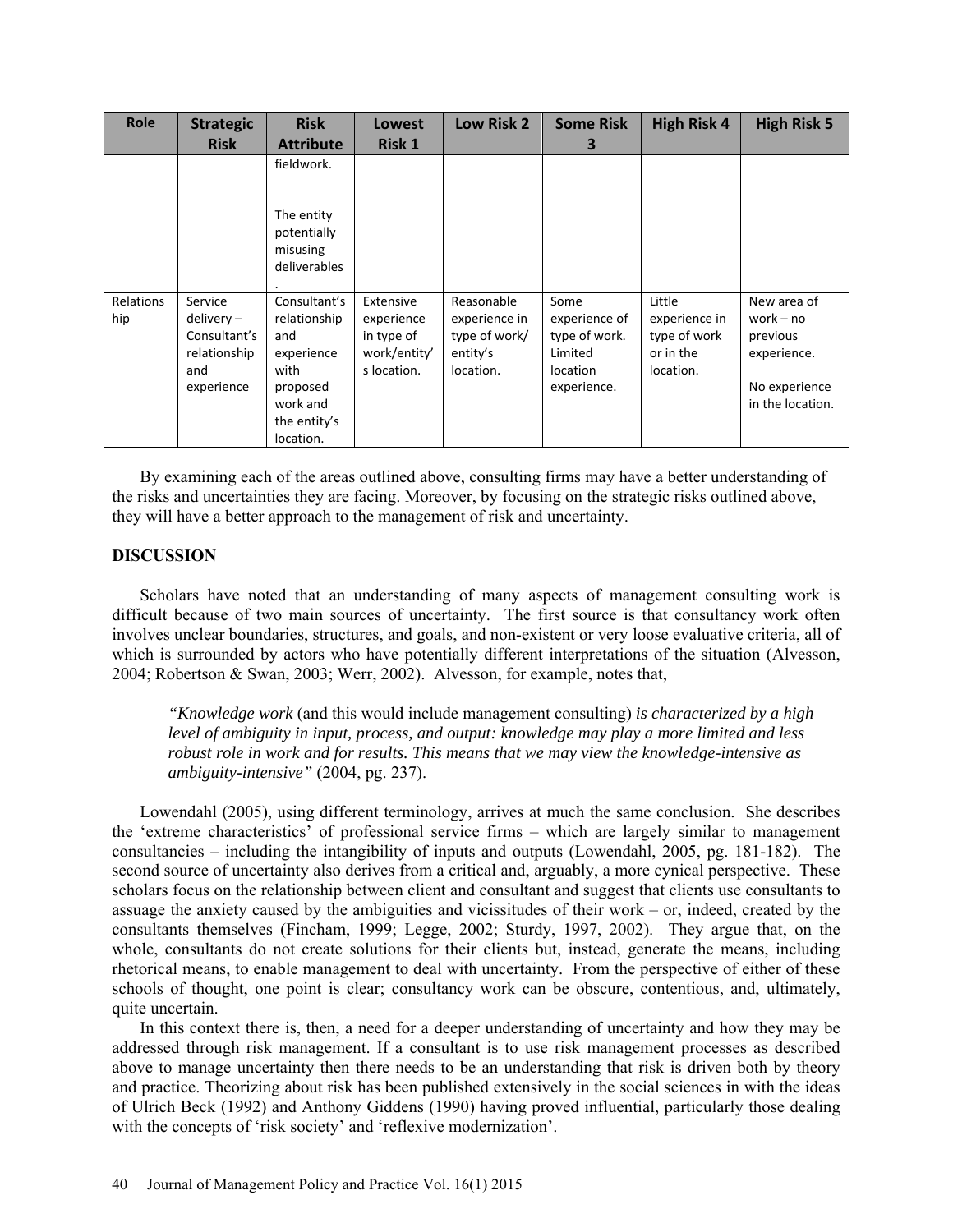Ultimately for any consultant attempting to address uncertainty it is important to note that risk is an essential element of society. The ways in which people have conceived of risk have varied historically (Bernstein 1996) and the same would hold true for management consultants. In our experience within consulting firms, uncertainty has been managed through the assigning of probabilities – high, medium, low - attempting to quantify what may be in essence unquantifiable. It is taking the spectrum of risks and uncertainties, trying to identify them, and then formally analyze and manage them as part of the consulting engagement that needs to be addressed in the management of uncertainty. The conceptual model we address above is an approach to formally analyzing the spectrum of risks and uncertainties.

Yet risk is not the same thing as probability for a management consultant or firm. The extant literature shows that the association of risk with probability theory took place during the shift toward modernity in western culture (Hacking 1975, 1990; Miller 2009). Modernist thinking has continued to inform risk research up to the present time. Because of their pervasiveness in risk research, modernist assumptions are often taken for granted, rather than explicitly acknowledged and defended. They support the prevailing paradigm within which normal science can proceed (Kuhn 1970; Miller 2009). However, the modernist paradigm may ignore or at least discount the uncertainties facing management consultants in the management of uncertainty.

The nature and the scope of consulting engagements suggest that it is difficult to assign definitive probabilities to outcomes in order to manage uncertainty. The modernistic assumption of certainty based on probability may therefore be flawed when examining management consulting practices and firms. Trying to develop a probabilistic model to explain or understand uncertainty may be flawed. Instead, we would argue that a 'checklist' type of model is more consistent with practice and ultimately assists management consultants in identifying and analyzing the risks as well as the uncertainties they face. Focusing on the strategic risks we have outlined above makes the management of uncertainty even more effective as it helps consultants address what really are the important risks. Addressing strategic risks provides the clarity for management consultants to manage uncertainty.

Yet uncertainty and a lack of clarity around strategic risks for management consulting firms may not be a negative element. It has been argued that in Western societies at the end of the 20th century, risk has become somewhat of a key word, used with increasing frequency to denote danger, hazard and threat (Lupton, 1999). Douglas asserts that contemporary lay understandings of risk see it only as a negative outcome: 'the word risk now means danger' (1992 p.24). Instead of thinking of dangers – we may lose a client if we do not complete a proposal – there is also an chance to examine opportunities – if the management consulting firms decides not to submit a proposal to an existing client, then they may have more resources to pursue other ones. This balance between hazards and opportunities is consistent with the 'risk society' as outlined by Beck (1992) and specifically for management consultants, the risk society is also potentially a self-critical or self-reflexive one, because anxieties about risks serve to pose questions about current practices in the management of uncertainty. If a consulting firm is currently identifying and analyzing uncertainties through appropriate strategic risk management processes – critically reflecting on clients, projects and service offering – then they may be better able to improve practices for the future and reduce uncertainty.

It is also important to note that people and therefore the clients of management consultants have become skeptical about such modernist institutions as industry and modern corporations (Lupton and Tulloch 2002). Risk is now viewed as the product of human action and decision-making rather than of fate, and is treated as a political rather than a metaphysical phenomenon. The political nature of risk within a management consulting firm then cannot be discounted in the approach to the management of uncertainty. Our experience has seen the power of senior executives within management consulting firms using their influence to push ahead potentially strategically hazardous projects or clients. The political – rather than the formalized approach – can ultimately create more uncertainty than before. Forcing management consultants and their firms to engage in a formalized approach as discussed above makes the management of risk more salient and value for the organization. Using a model to examine strategic risks and uncertainties, as described above, reduces the role of the political approach and therefore the uncertainty it may create.

Addressing uncertainty through risk management ultimately needs to become an important part of a management consulting firms' culture. Lash (1993) points to the role played by unarticulated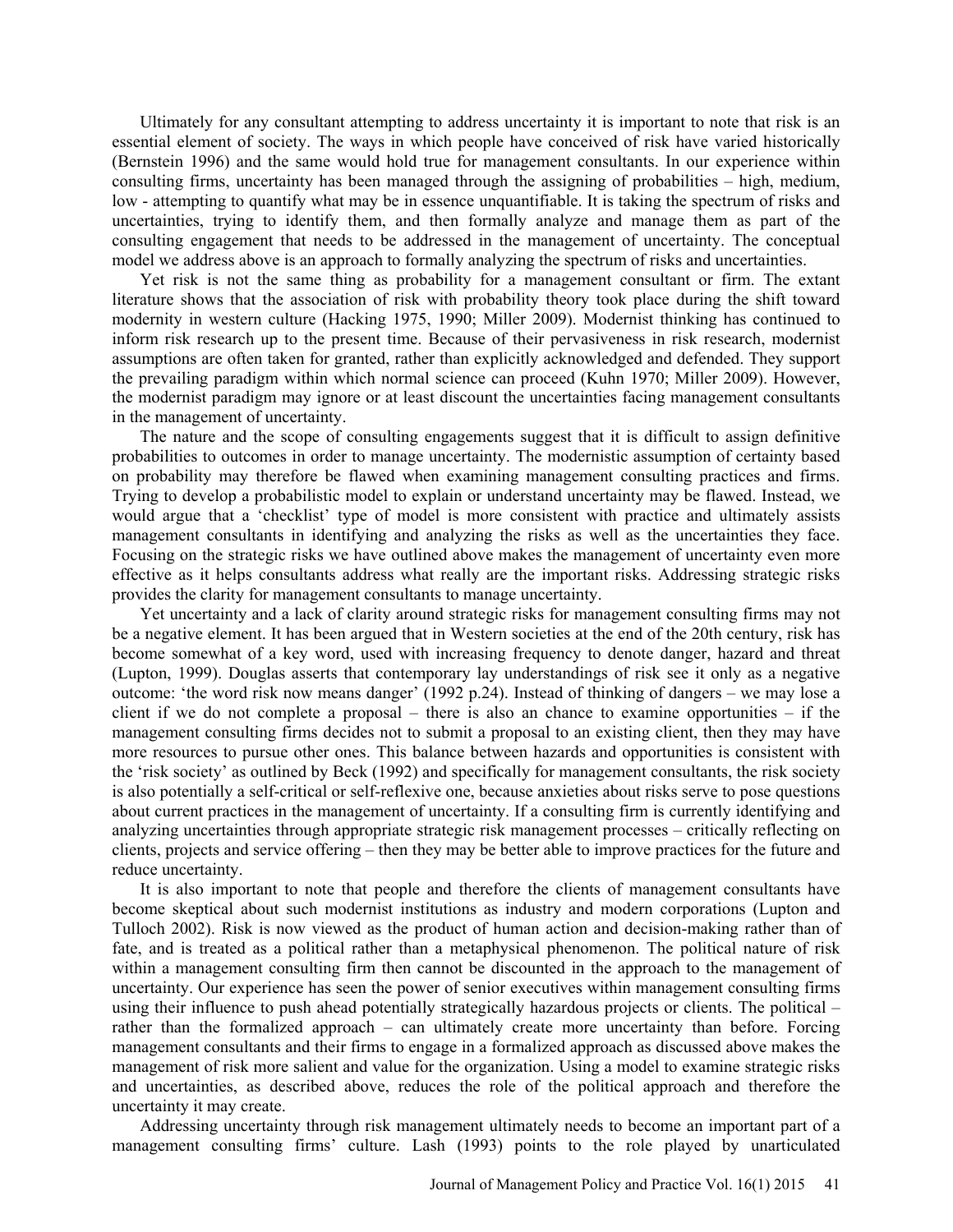assumptions, moral values and practices in responses to risk such as those found in organizational culture. He argues that these are shared, developed through acculturation and are often non-reflexive in that they are taken-for-granted. This would be especially true of management consulting firms with organic or entrepreneurial cultures that may have only formed for a short period of time. Strategic risks need to be understood and managed in order for consulting firms to effectively address uncertainty. Moreover, the management of strategic risk and uncertainty then becomes part of the culture of the management firm and influences its attitude towards addressing risk and uncertainty. Tools such as checklists and models can have an important role in helping to shape the organizational culture as an approach to the management of uncertainty.

Bowman (1982) has also argued that an organization's attitudes towards risk may influence its approach to uncertainty. Firms who do not perform as well in the aggregate often take greater and less justifiable risks. Intuitively this would seem to hold true for consultants and consulting firms especially as it relates to the management of uncertainty. Bowman's (1982) finding pointed to the need for a comprehensive strategy and understanding of the individual organizational factors in the development of an approach to risk. However, the result of Bowman's and others work has been to place an emphasis on risk within a financial context which has focused and shaped the management literature. While financial risk is important, it is not the only risk that consultants and consulting firms may have to consider in the management of uncertainty. Our model outlined above hopefully will assist consultants in addressing the important risks that they may be facing specifically around service delivery and client management. Through taking a formalized approach, consultants and firms will have better management of uncertainty.

Obviously our approach is limited in that it is a conceptual model. Yet we would believe that as practicing management consultants, our approach has merit and can be the basis for a more formalized approach to the management of uncertainty. Further research will have to be done in order to demonstrate that it is a model that can be used across different types of consulting firms and engagements. Yet we would hold that the strategic risks centered on clients and service delivery would be consistent with most consulting firms and engagements. Our approach is also predominantly based from a practitioner viewpoint and as a result more academic research is needed to ensure that the model is reliable and valid for both researchers and practitioners. However, it may be seen as a first step to examining and analyzing the strategic risks that consultants need to address in managing uncertainty.

# **CONCLUSIONS**

Risk and uncertainty have similar origins; whether an event is categorized as one or the other largely depends on the organization that is impacted. A logical extension of the view expressed by Holmquist (2004) and Gifford (2003), that pure risk and uncertainty rarely exist, is that so-called "pure" risk and "pure" uncertainty form the extreme ends of a continuum; individual firms, projects and consulting service offerings occupy points somewhere on the continuum.

Consultants are assumed to formulate expectations about the riskiness of actual and potential projects as well as engaging with new clients. However, such deliberations are necessarily done on a foundation of uncertainty. On the basis of such formulations and in light of their own risk preferences, consultants compare alternative projects, clients and organization structures and make choices about where to commit organizational resources (e.g. Bowman 1982; Fiegenbaum and Thomas 1988; Singh 1986). Decisions have to be made. Understanding these strategic risks in making decisions is essential to the management of uncertainty.

Moving management consultants along the continuum away from the uncertainty and toward the risk involves increasing their ability to predict potential problems and develop strategies to deal with them. Ultimately this will depend on the type of consulting they are engaged in and their understanding of the risk/uncertainty continuum. The model we propose may be a useful first step in helping consultants and consulting firms address uncertainty.

Risks are everywhere for consultants and this creates significant uncertainty. Once engaged with a project and client, assumptions and goals around projects and clients may become obsolete. What may have been seemingly a worthwhile investment in a particular client organization may become redundant with a takeover, acquisition or a change in management. The return on investment of projects, client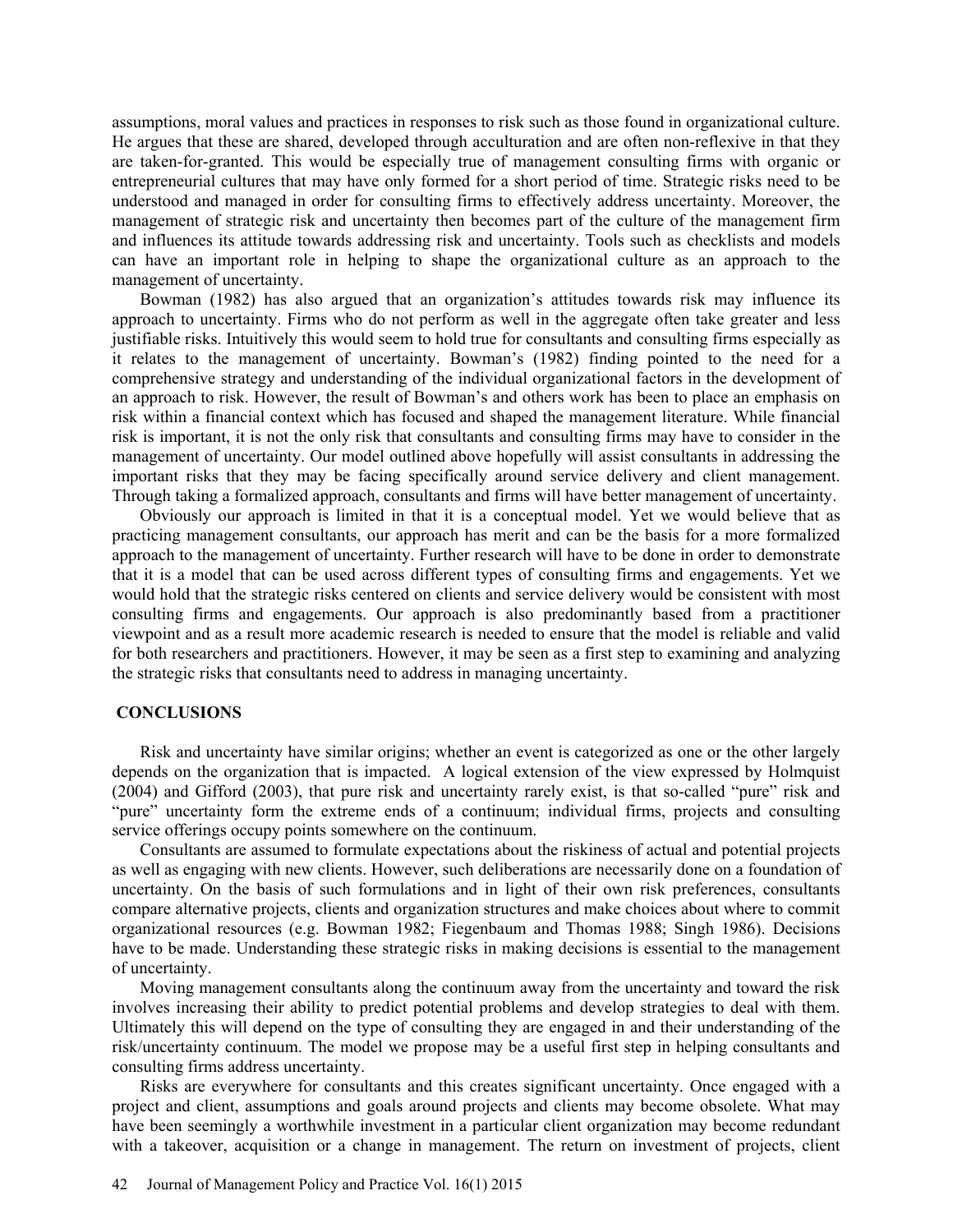relationships and even consultants themselves is so uncertain that the inherent risk for consulting firms cannot be disputed. Understanding how those uncertainties may be managed, how they impact operations and strategy, are critical for success in consulting firms and promoting the profession of management consulting.

### **REFERENCES**

- Alvarez, S. & Barney, J. (2004). Organizing a Firm Under Knightian Uncertainty: Extending Transactions Cost and Incomplete Contract Theories of the Firm, *Babson Entrepreneurship Conference,*  Glasgow, Scotland.
- Alvesson, M. (2004). *Knowledge Work and Knowledge-Intensive Firms*: Oxford University Press.
- Aron, R.; Clemoins, E.K.; Reddi, S. (2005). Right Outsourcing: Understanding and Managing Risk. *Journal of Management Information Systems,* 22(2), 37-55.
- Beck, U. (1992). *Risk Society. Towards a New Modernity*. London: Sage.
- Berstein, P.L. (1996). *Against the Gods: The Remarkable Story of Risk*, New York: Wiley and Sons.
- Block, P. (1997). *Flawless Consulting*, San Francisco: Wiley Publishing.
- Bowman, E.H. (1980). A risk/return paradox for strategic management. *Sloan Management Review,* 21(3), 27-31.
- Bowman, E.H. (1982). Risk seeking by troubled firms. *Sloan Management Review,* 23(4), 33-42.
- Douglas, M. (1992). *Risk and blame: Essays in cultural theory*. London: Routledge.
- Fiegenbaum, A. and Thomas, H. (1988). Attitudes toward risk and the risk return
- paradox: Prospect theory explanations'. *Academy of Management Journal,* 31, 85–106. Fincham, R. (1999). The Consultant-Client Relationship: Critical Perspectives on the Management of
- Organizational Change. *Journal of Management Studies,* 36(3), 335-351.
- Giddens, A. (1990). *The Consequences of Modernity*. Cambridge: Polity Press.
- Gifford, S. (2003). Risk and Uncertainty. In *Handbook of Entrepreneurial Research,* ed. Acs & Audretsch, Kluwer Academic Publishers, Derdrecht, Netherlands.
- Hacking, I. (1975). *The emergence of probability: A philosophical study of early ideas about probability, induction and statistical inference*. London: Cambridge University Press.
- Hacking, I. (1990). *The taming of chance*. Cambridge: Cambridge University Press.
- Holmquist, C. (2004). Managepreneurs the Missing Link? *Babson Entrepreneurship Conference,* Glasgow, Scotland.
- Hopkins, M. and Nightingale, P. (2006). Strategic risk management using complementary assets: Organizational capabilities and the commercialization of human genetic testing in the UK. *Research Policy*, 35(3), 355-374.
- Johnson, G., Scholes, K. and Whittington, R. (2006). *Exploring Corporate Strategy*. London: FT-Prentice Hall.
- Jones, R; Santori, L. Ingram, D. (2006). Credit FAQ: Enterprise Risk Management One Year On. *Reactions,* 26, 66-68.
- Kendrick, T. (2004). Strategic Risk: am I doing OK? *Corporate Governance,* 4(4), 69-77.
- Keynes, J.M. (1937). The general theory of employment. *Quarterly Journal of Economics,* 51(2), 109- 123.
- Kiev, A. (2002). *The Psychology of risk: Mastering market uncertainty.* New York: John Wiley & Sons.
- Kleffner, A.; Lee, Ryan B.; McGannon, B. (2003). The effect of corporate governance on the use of enterprise risk management evidence from Canada. *Risk Management and Insurance Review,* 6(1), 53-73.
- Knight, F. (1921). *Risk Uncertainty and Profit*. Boston, Ma: Houghton Mifflin.
- Kuhn, T. S. (1970). *The structure of scientific revolutions*, 2nd edn. Chicago: University of Chicago Press.
- Lash, S. (1993), Reflexive Modernization: The Aesthetic Dimension. *Theory, Culture & Society* 10, 1–23.

Legge, K. (2002). On Knowledge, Business and the Selling of Total Quality Managment. In T. Clark & R. Fincham (Eds.), *Critical Consulting: New Perspectives on the Management Advice Industry*. Oxford, UK: Blackwell Business.